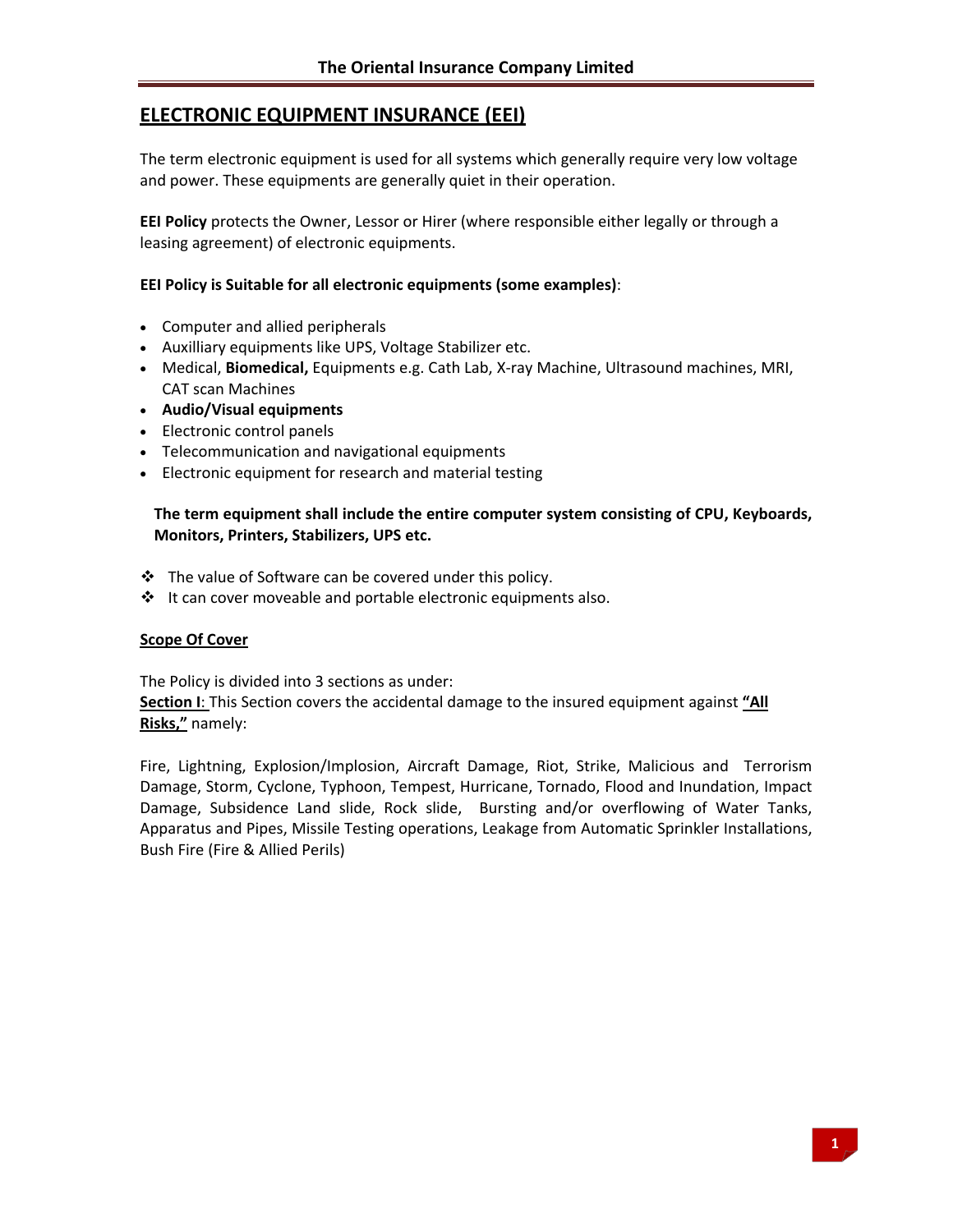- $\geq$  Electrical & Mechanical Breakdowns
- $>$  Burglary & Theft
- $\geq$  Negligence, Lack of Skill, Carelessness

In short, the cover provided is for **damage caused by unforeseen and sudden physical loss or damage from any cause** (*other than those specifically excluded‐ explained in subsequent paragraphs)* in a manner necessitating repair or replacement.

**Section‐II**: This Section covers Loss/Damage to **external Data Media** i.e. Tapes, Discs, magnetic drives etc caused by any peril as mentioned earlier in Section‐I.

The cost of **restoration of the stored data** can also be covered *(provided backup system is available)*

**Section‐III**: I**ncreased cost of working (ICOW)** for use of substituted electronic equipment for continued data processing following indemnifiable damage to insured electronic equipment can be covered under this Section.

#### **Important**

#### **WARRANTY –**

- $\cdot \cdot$  It is imperative that a Preventive Maintenance Agreement be in force during the currency of the policy far all electronic equipment with a sum insured exceeding Rs.1.0 Lakh.
- $\cdot \cdot$  No variation in the terms of the Preventive Maintenance Agreement shall be made, during the policy period, without the written consent of the Company.
- The word 'Maintenance' shall mean the following ‐
	- $\blacksquare$  Safety checks,
	- **Preventive maintenance**
	- **EXECT** Rectification of loss or damage or faults arising from normal operation as well as from ageing.
- The Warranty relating to 'Maintenance Agreement' under the policy can be *waived by charging additional premium*
- Wherever, the *competent 'In‐House' maintenance facility* is available, the warranty relating to 'Maintenance Agreement' with the manufacturers of the equipments' can be deleted for all electronic equipments *except 'Medical equipment'.*

#### **Significant General Exclusions:**

Some General Exclusions are loss/damage caused by:

1. Inherent Vice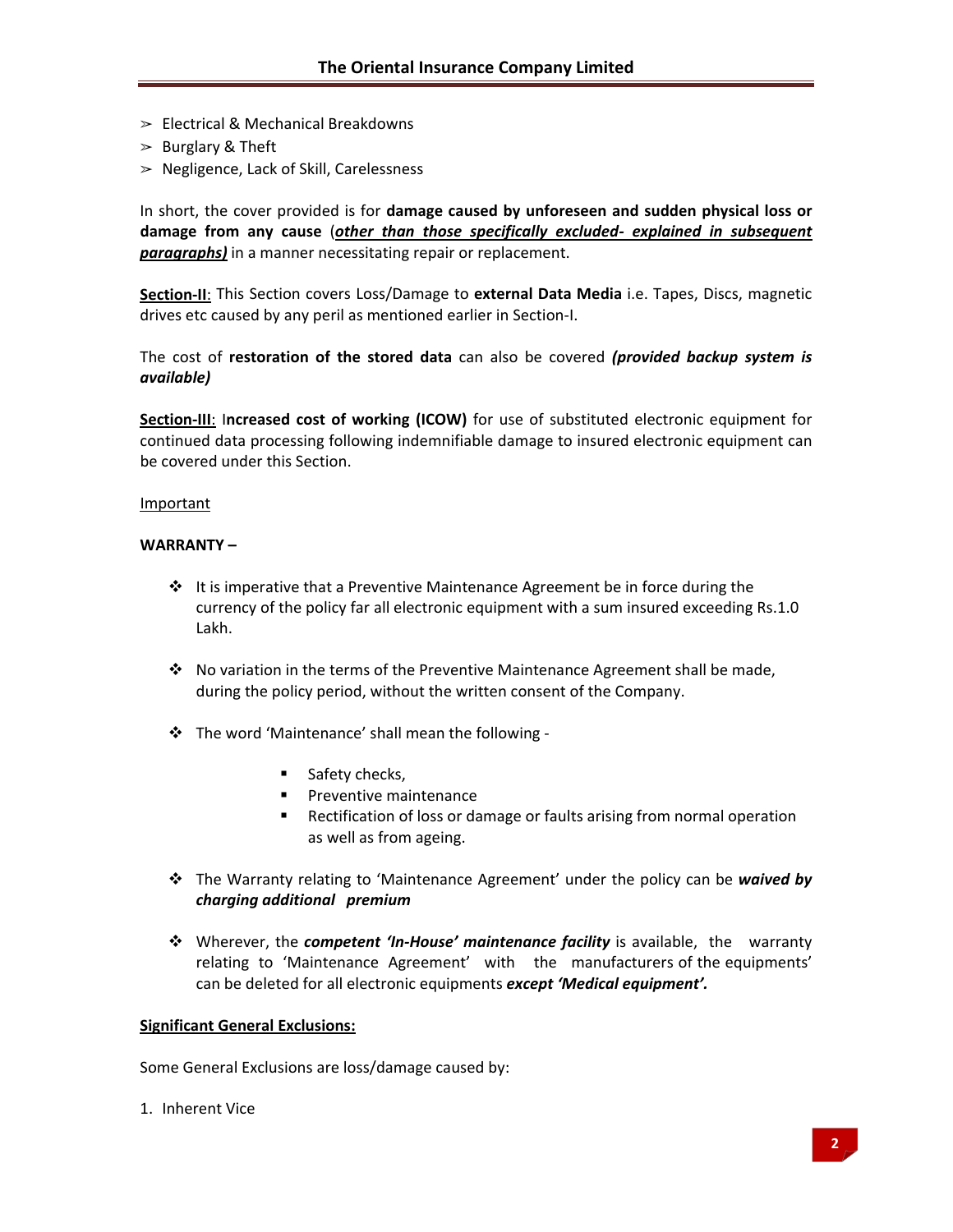- 2. Manufacturer's Responsibility
- 3. Willful Act
- 4. Cessation of work whether total or partial
- 5. War perils
- 6. Nuclear Perils
- 7. Derangement not accompanying a damage otherwise covered by this policy

#### **Significant Exclusions to Section 1 (Equipments):**

- Deductible stated in the Schedule
- $\cdot \cdot$  Faults/defect existing at the commencement of the present insurance and within the knowledge of the Insured.
- ❖ Wear and tear losses
- Cost incurred in connection with the elimination of functional failure
- ❖ Maintenance Costs
- Aesthetic defects
- Consequential loss of any kind.
- Loss / damage falling under the terms of the Maintenance agreement
- $\cdot$  Loss / damage where the manufacturer or supplier is responsible
- Loss / damage where the owner is responsible (rented equipment)

### **Significant Exclusions to Section 2 (External Data Media)**

- Deductible stated in the Schedule
- any costs arising from false programming, punching, labeling or inserting, inadvertent canceling of information or discarding of data media, and from loss of information caused by magnetic fields
- consequential loss of any kind or description whatsoever.

### **Significant Exclusions to Section 3 (Increased Cost of Working‐ (ICOW)**

- Costs incurred for use of substitute equipment during the Time Excess
- Costs for replacement of data media, data and regeneration of data *(can be covered under Section 2 –External Data Media)*
- Costs arising out of circumstances, which are not connected with the insured material damage. For example, additional costs arising out of ‐
	- a) bodily injuries,
	- b) orders or measures imposed by any public authority,
	- c) expansion and improvements of the equipments,
	- d) Lack of funds causing delay in repairs or replacement
- Any other consequential loss such as loss of market or interest.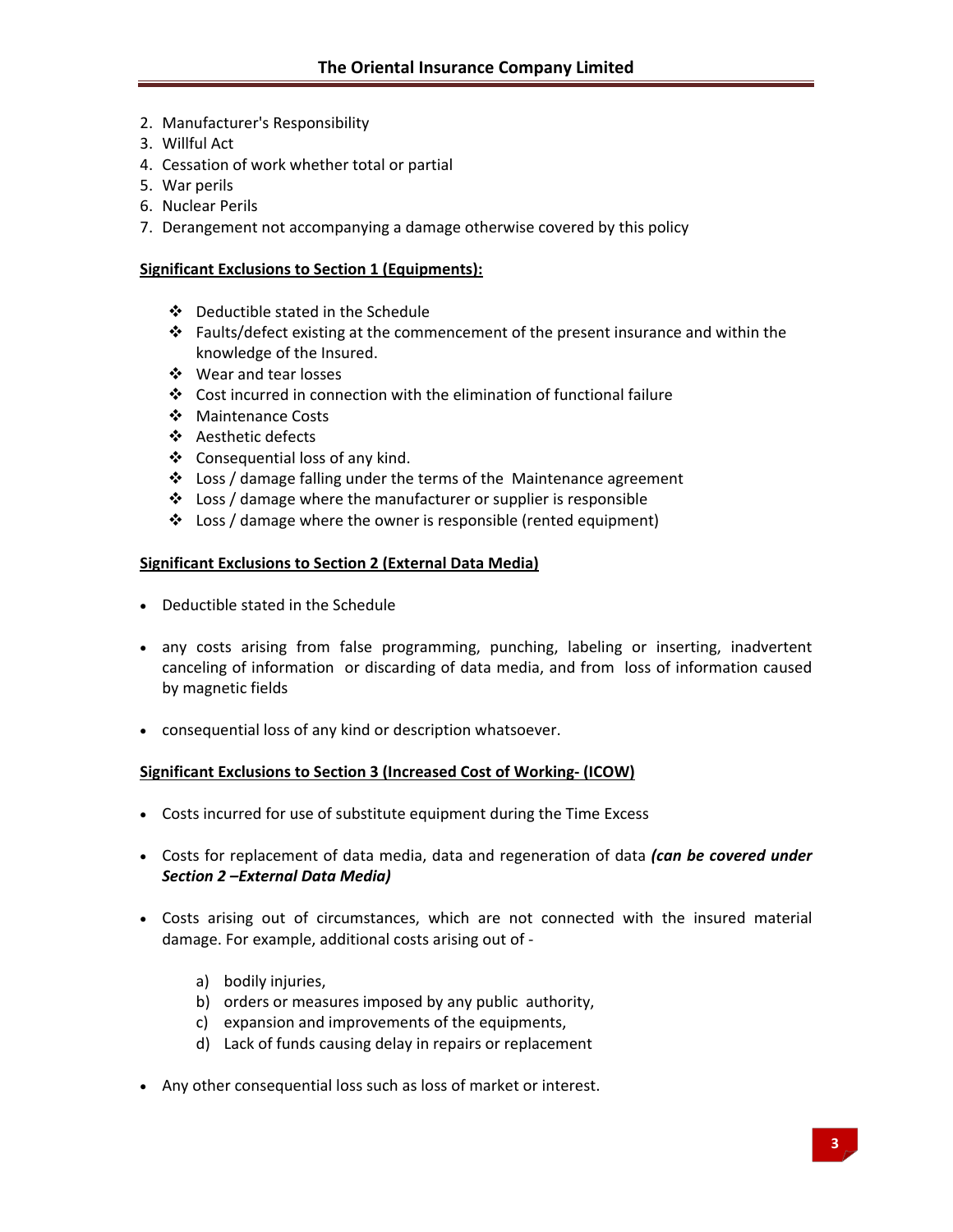### **Sum Insured:**

# **A. Section‐I : Equipments:**

New Replacement Cost including Freight, Customs Duties & Erection Costs. The sum insured shall include the value of software (purchased along with the equipment or acquired subsequently).

# **B. Section‐II: External Data Media**

- Replacement Cost of Empty Data Media (new) **+(plus)**
- Cost of Reproducing the Lost Data

# **C. Section‐III: Increase Cost Of Working**

## **1. Rental Charge of substitute Electronic System**

- Indemnity Limit per 'computer working hour'----(a)
- Indemnity Limit of 'hours per Occurrence'---------(b)
- Aggregate Indemnity Limit per Occurrence------- (a x b)
- 2. **Personnel Expenses:** Limits to be selected
- 3. **Cost of Transportation:** Limits to be selected

### **5. GUIDELINES FOR DETERMINING SUM INSURED:**

The insured has the responsibility for declaring the Sum Insured (SI). The SI for each item covered must represent the New Replacement Cost. This can be determined in various ways depending on the information available. Some of the usual methods are suggested here under:

### **A. Computation Of Sum Insured For Material Damage (Section I)**

| <b>Situation</b>                 | <b>Sum Insured</b>                                             |
|----------------------------------|----------------------------------------------------------------|
| 1. Currently available for sale: | ❖ Valid current list price for the item                        |
|                                  | +(plus)                                                        |
|                                  | Taxes & Duties, Delivery Costs to the site, Erection Cost<br>❖ |
|                                  | +(plus)                                                        |
|                                  | Suitable escalation for the policy period<br>❖                 |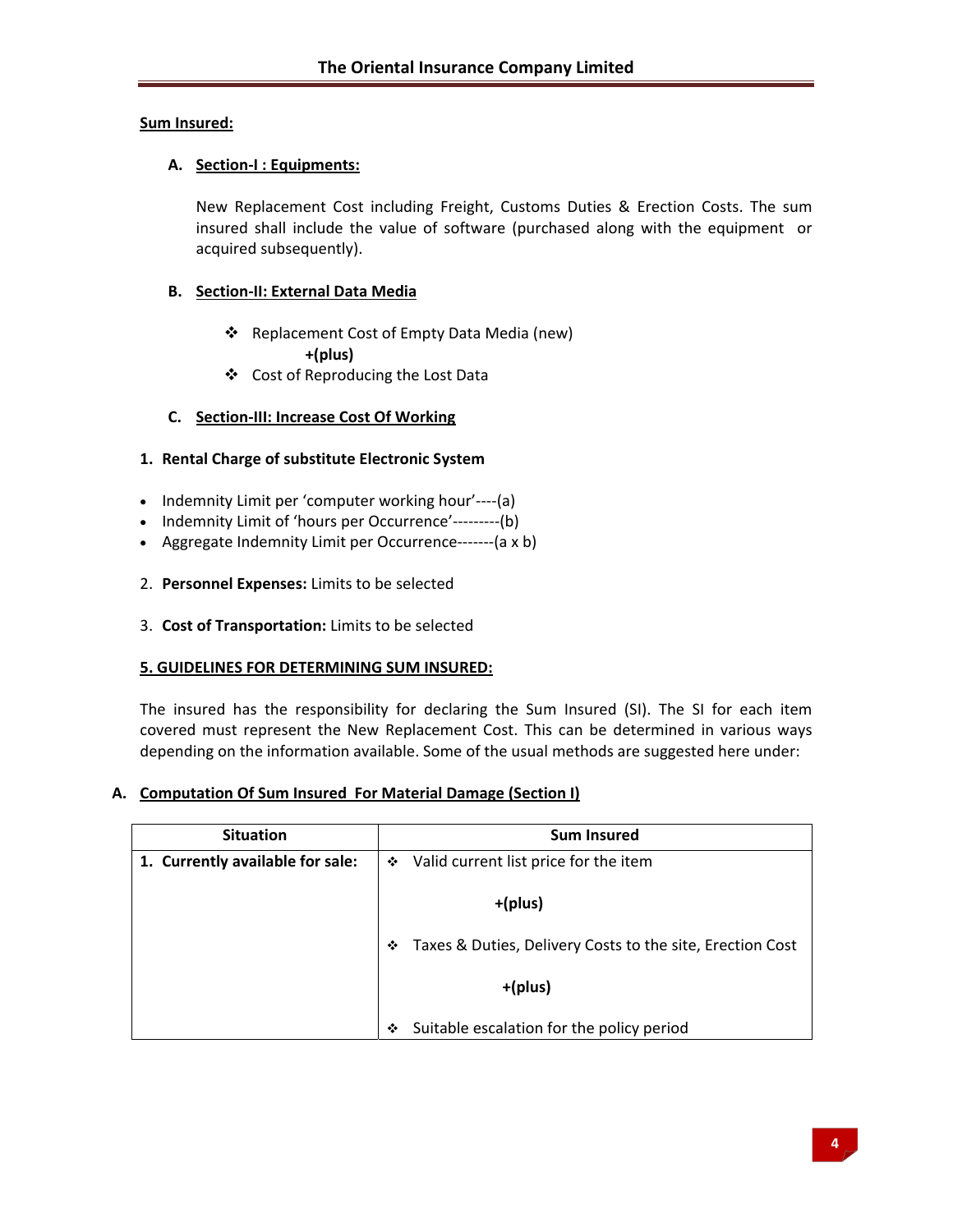| 2. Equipment no longer                                               | List Price from last available Price List<br>÷                 |  |  |  |
|----------------------------------------------------------------------|----------------------------------------------------------------|--|--|--|
| available for sale and only<br>spare parts price is<br>ascertainable | +(plus)                                                        |  |  |  |
|                                                                      | Loading/Discounts for price variation (Where relevant)<br>٠    |  |  |  |
|                                                                      | +(plus)                                                        |  |  |  |
|                                                                      | Taxes & Duties, Delivery Costs to the site, Erection Cost<br>❖ |  |  |  |
|                                                                      | +(plus)                                                        |  |  |  |
|                                                                      | Suitable escalation for the policy period<br>❖                 |  |  |  |
| 3. If no Price List is available:                                    | <b>Purchase/Delivery Price</b><br>❖                            |  |  |  |
|                                                                      | +(plus)                                                        |  |  |  |
|                                                                      | Loading/Discounts for price variation (Where relevant)<br>٠    |  |  |  |
|                                                                      | +(plus)                                                        |  |  |  |
|                                                                      | Taxes & Duties, Delivery Costs to the site, Erection Cost<br>❖ |  |  |  |
|                                                                      | +(plus)                                                        |  |  |  |
|                                                                      | Suitable escalation for the policy period<br>❖                 |  |  |  |

# **Note:**

- Depending on the type of system and the individual circumstances involved, delivery cost could be quite substantial. Hence, it is advisable to realistically account for the same.
- Discounts and special price agreements upon purchase of the items to be insured *should not be taken into consideration* when determining SI because after loss usually Insured would not get these discounts.

# **C A U T I O N:**

If the declared sum insured is found to be less than the amount required to be insured, then the claim amount will be proportionately reduced.

### **Example**

| Sum Insured Opted:                                                | Rs.10, 00,000/- |
|-------------------------------------------------------------------|-----------------|
| Sum Insured <i>required to be opted</i> as per policy conditions: | -/00,000, Rs.14 |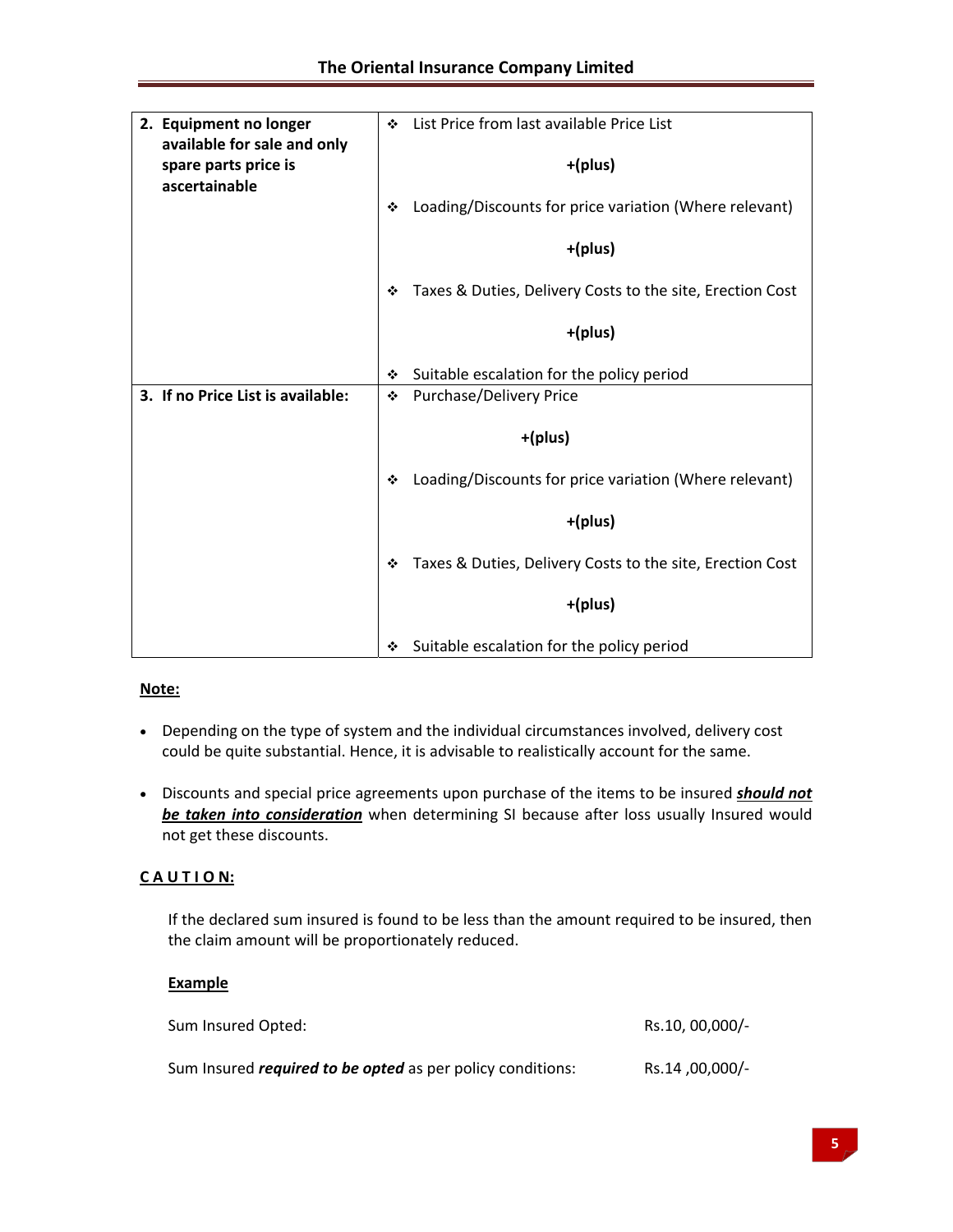| Loss:                                        | Rs. 3,00,000/- |
|----------------------------------------------|----------------|
| Loss payable will be proportionately reduced | Rs. 2,14,286/- |

(10,00,000 / 14,00,000 x 3,00,000)

### **GENERAL**

• All equipments should have serial no. or any identification mark. The same is to be mentioned in the proposal.

#### **BASIS OF CLAIM SETTLEMENT:**

#### **SECTION‐I:**

#### **Partial Loss:**

- The full cost of repair / replacement of parts damaged. No deduction shall be made for depreciation in respect of parts replaced, except those with limited life.
- Incidental expenses like cost of dismantling, re‐erection, freight, taxes and duties etc. *to the extent such expenses have been included in the Sum Insured.*
- Allowance for life consumed (of limited life parts), salvage, underinsurance and policy excess will be taken into account.

#### **Total Loss:**

- If electronic equipment unit is totally damaged to such an extent that the cost of repairs is more than the actual value of the machinery insured immediately before the accident, the claim is settled Total Loss Basis:‐
- New replacement value less depreciation for the period the equipment was in use
- Incidental expenses like cost of dismantling, re‐erection, freight, taxes and duties etc. *to the extent such expenses have been included in the Sum Insured.*
- Any extra charges incurred for overtime, night-work, work on public holidays, express freight, are payable *only if especially agreed to in writing.*
- Expenses for overhauling, or modification are **not** payable.
- In cases where the Insured item is subjected to total loss and meanwhile it becomes obsolete, all costs necessary to replace the lost or damaged insured item with a follow‐up model (similar type) of similar structure/ configuration (of similar quality) will be reimbursed. Allowance will be made for the improved version / model.